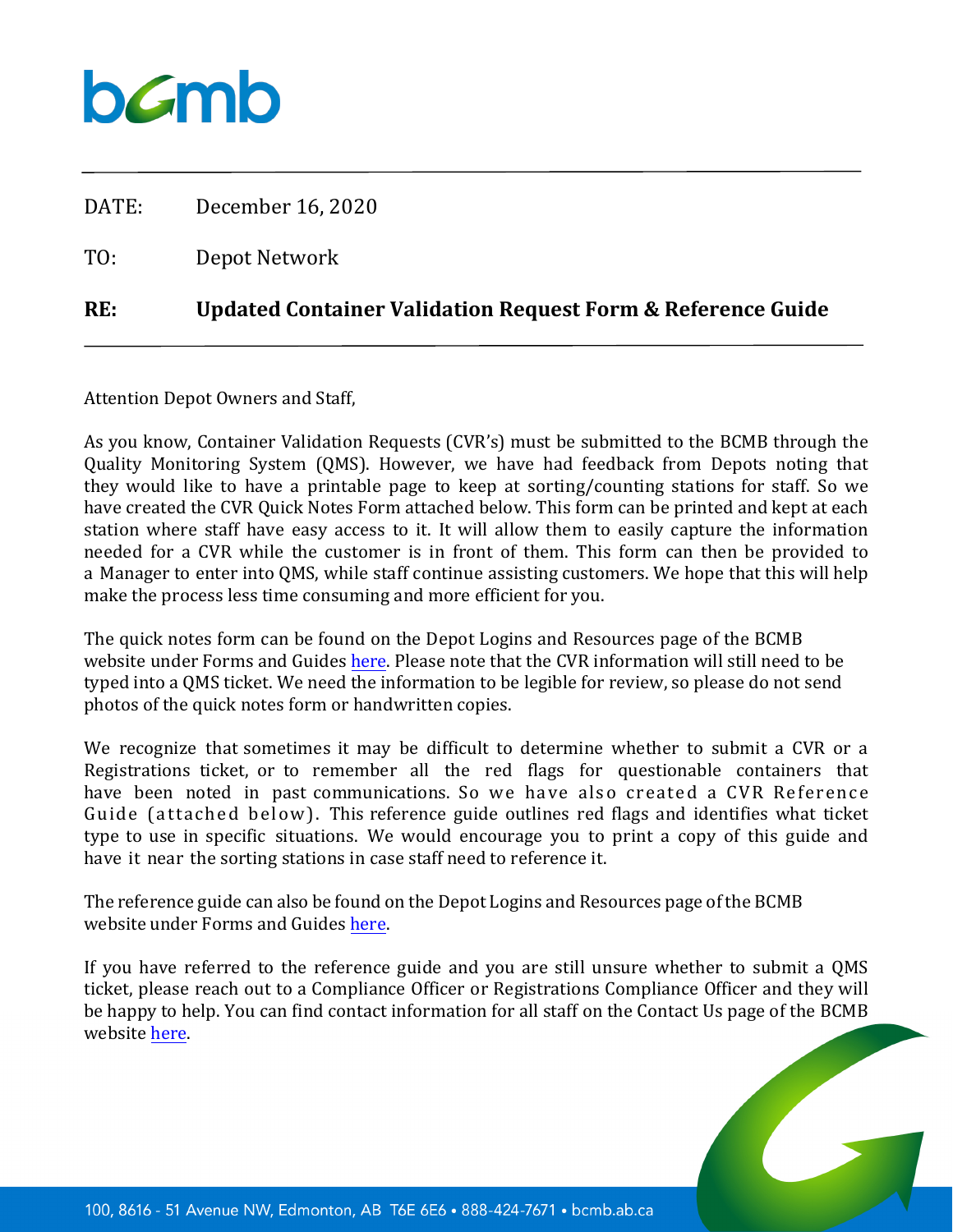## **CONTAINER VALIDATION REQUEST (CVR)** QUICK NOTES



**The information captured on this form must be submitted to the BCMB through the Quality Monitoring System (QMS). Upon submission, the BCMB will review and respond to the ticket within 48 business hours. Please quarantine the containers at your depot and do not pay the customer or ship containers to the CSA until advised by the BCMB.** 

If the customer refuses to provide any of the below information and leaves with the containers, please still advise the BCMB and provide as much detail as possible.

| Date:                                                                                                                                                                                                                                     | Time: | Employee Name:                                                                   |  |
|-------------------------------------------------------------------------------------------------------------------------------------------------------------------------------------------------------------------------------------------|-------|----------------------------------------------------------------------------------|--|
| <b>CUSTOMER INFORMATION</b>                                                                                                                                                                                                               |       |                                                                                  |  |
| Name:                                                                                                                                                                                                                                     |       | Phone Number:                                                                    |  |
| Address:                                                                                                                                                                                                                                  |       |                                                                                  |  |
| Driver's License #:                                                                                                                                                                                                                       |       | License Plate #:<br><u> 1989 - Andrea State Barbara, poeta esp</u>               |  |
| <b>REASON FOR VALIDATION REQUEST</b>                                                                                                                                                                                                      |       |                                                                                  |  |
|                                                                                                                                                                                                                                           |       | Containers are all the same brand and/or container type ________________________ |  |
| Containers were returned in a very large quantity<br><u> 1980 - Johann Barn, mars eta bainar eta baina eta baina eta baina eta baina eta baina eta baina eta baina e</u>                                                                  |       |                                                                                  |  |
| Containers are unlabeled or appear to have never been filled ___________________                                                                                                                                                          |       |                                                                                  |  |
| Containers are compacted/crushed<br><u> 1980 - Johann Barn, fransk politik (f. 1980)</u>                                                                                                                                                  |       |                                                                                  |  |
| Vehicle with out-of-province plates                                                                                                                                                                                                       |       |                                                                                  |  |
| Containers that are not registered<br><u> 1980 - Andrea Brand, amerikansk politik (</u>                                                                                                                                                   |       |                                                                                  |  |
| Other                                                                                                                                                                                                                                     |       |                                                                                  |  |
| <b>CONTAINER INFORMATION</b><br>Pictures of the containers will need to be attached to the QMS ticket. Images should capture the general<br>quantity and condition of the material, and the label information (brand, flavor, size, UPC). |       |                                                                                  |  |
| Where were the containers purchased/found?                                                                                                                                                                                                |       |                                                                                  |  |
| Does the customer have a receipt? $\vert \vert$ Yes<br>No<br>(If yes, take a picture of the receipt for the QMS ticket)                                                                                                                   |       |                                                                                  |  |
| Quantity:                                                                                                                                                                                                                                 |       |                                                                                  |  |
| <b>Additional Details/Notes:</b>                                                                                                                                                                                                          |       |                                                                                  |  |
|                                                                                                                                                                                                                                           |       |                                                                                  |  |
|                                                                                                                                                                                                                                           |       |                                                                                  |  |
|                                                                                                                                                                                                                                           |       |                                                                                  |  |
|                                                                                                                                                                                                                                           |       |                                                                                  |  |
|                                                                                                                                                                                                                                           |       |                                                                                  |  |
|                                                                                                                                                                                                                                           |       |                                                                                  |  |
|                                                                                                                                                                                                                                           |       |                                                                                  |  |

**If you need assistance logging into QMS or creating a ticket, please contact a Compliance Officer. Contact information can be found here under Operations & Compliance[: www.bcmb.ab.ca/contact/](http://www.bcmb.ab.ca/contact/)**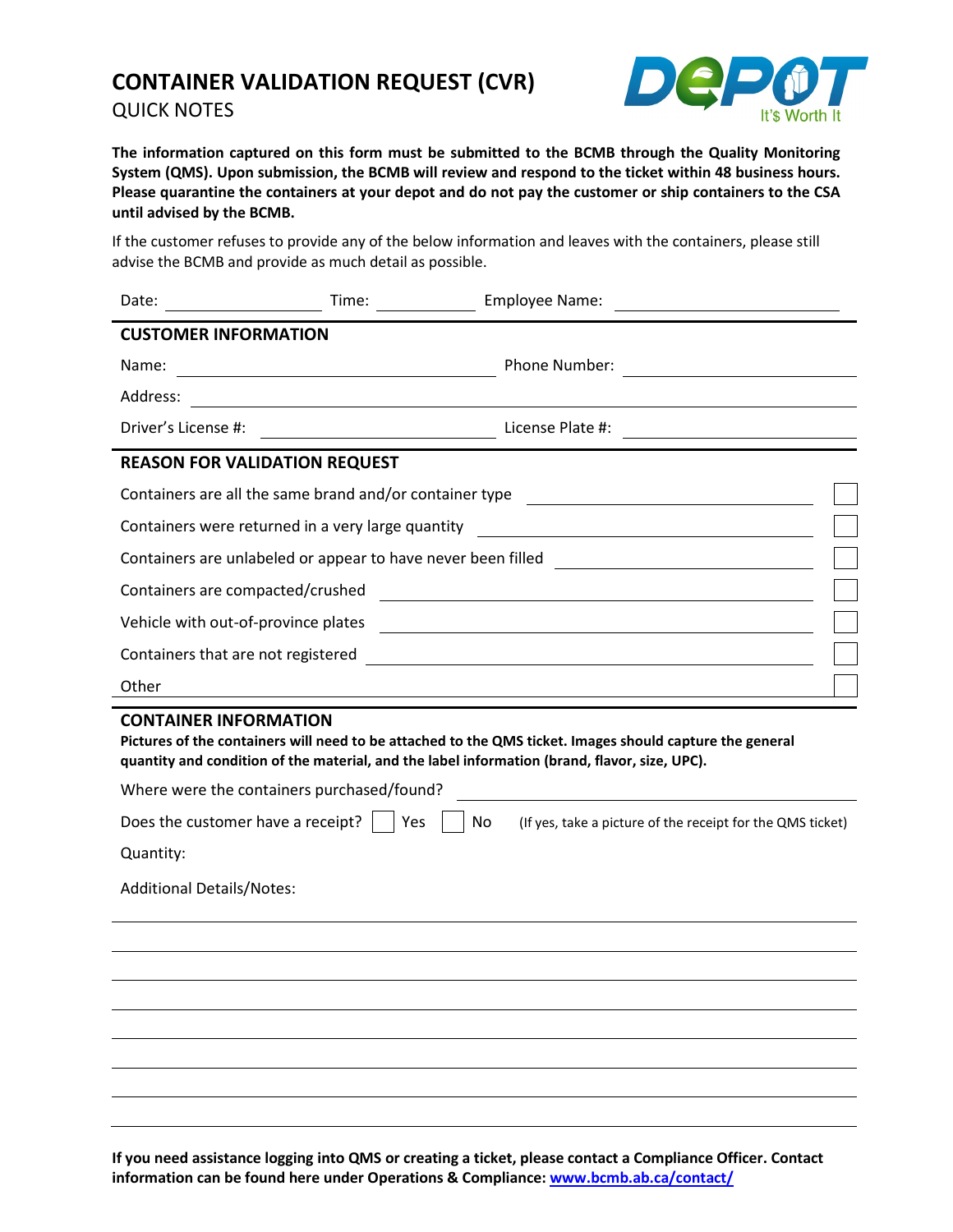# **CONTAINER VALIDATION REQUESTS (CVR)**

Reference Guide



### **When to complete a Container Validation Request (CVR):**

**Depots are required to submit a Container Validation Request (CVR) form whenever questionable or suspicious material is brought into their depot.** Depots are advised of what "suspicious" material may look like primarily through the Depot Notifications that are sent to all Alberta Depots via their industry email. You can find copies of all notifications on the BCMB websit[e here.](https://www.bcmb.ab.ca/depot-owners-operators/depot-notices/) 

Red Flags for suspicious material may include:

- Suspected out of province material (may be a brand not sold in Alberta, the customer may have out-of-province license plates, etc.)
- Unregistered beverage containers in large quantities (more than 90 per customer)
- Heavily compacted material or material that appears to have been baled
- Unlabeled material in large quantities (more than 90 per customer)
- Large quantities of containers that are all the same brand/container type
- Off-spec containers or containers that appear to never have contained a beverage (may be unsealed, unlabeled or damaged factory rejects)
- Expired/Stale-dated containers from a manufacturer or retailer
- Large quantities of sealed containers still containing liquid
- Material that matches a Depot Notification description for stolen or out of province material

To assist in capturing the customer and container details, there is a quick notes form that can be printed and kept at counters/sorting stations for easy access by depot staff. The form should be completed while the customer is at the depot in order to collect as much information as possible. If the customer refuses to provide any information and wishes to leave with the containers they may do so, but BCMB will still need to be advised of the interaction in as much detail as possible. The form can be found on the BCMB website under Depot Logins and Resources [here.](https://www.bcmb.ab.ca/depot-owners-operators/depot-logins-resources/)

#### **The containers must be quarantined at your depot. Do not pay the customer or ship containers to the CSA until advised by the BCMB.**

Depots must submit CVR information to the BCMB using the Quality Monitoring System (QMS). The information on the quick notes form should be typed so it is legible, please do not submit a picture of your notes. Pictures of the containers should be included to indicate the general quantity and condition of the material, and the label information (brand, flavor, size, UPC). Upon submission of a CVR ticket, the BCMB will review and respond within 2 business days.

If Depots are found to be shipping suspicious material, without having followed the CVR Procedure detailed here, they may be referred to the Complaints Director and be entered into a Compliance Review. Compliance Review could result in entry into a compliance framework, the issuance of compliance fees, or a review of your permit by Hearing Panel which could result in the potential suspension or cancellation of your operating permit.

> #100, 8616 – 51 Avenue NW Telephone. 780 424 3193 Edmonton, Alberta T6E 6E6 Toll Free. 1888 424 7671 *www.bcmb.ab.ca* Fax. 780 428 4620